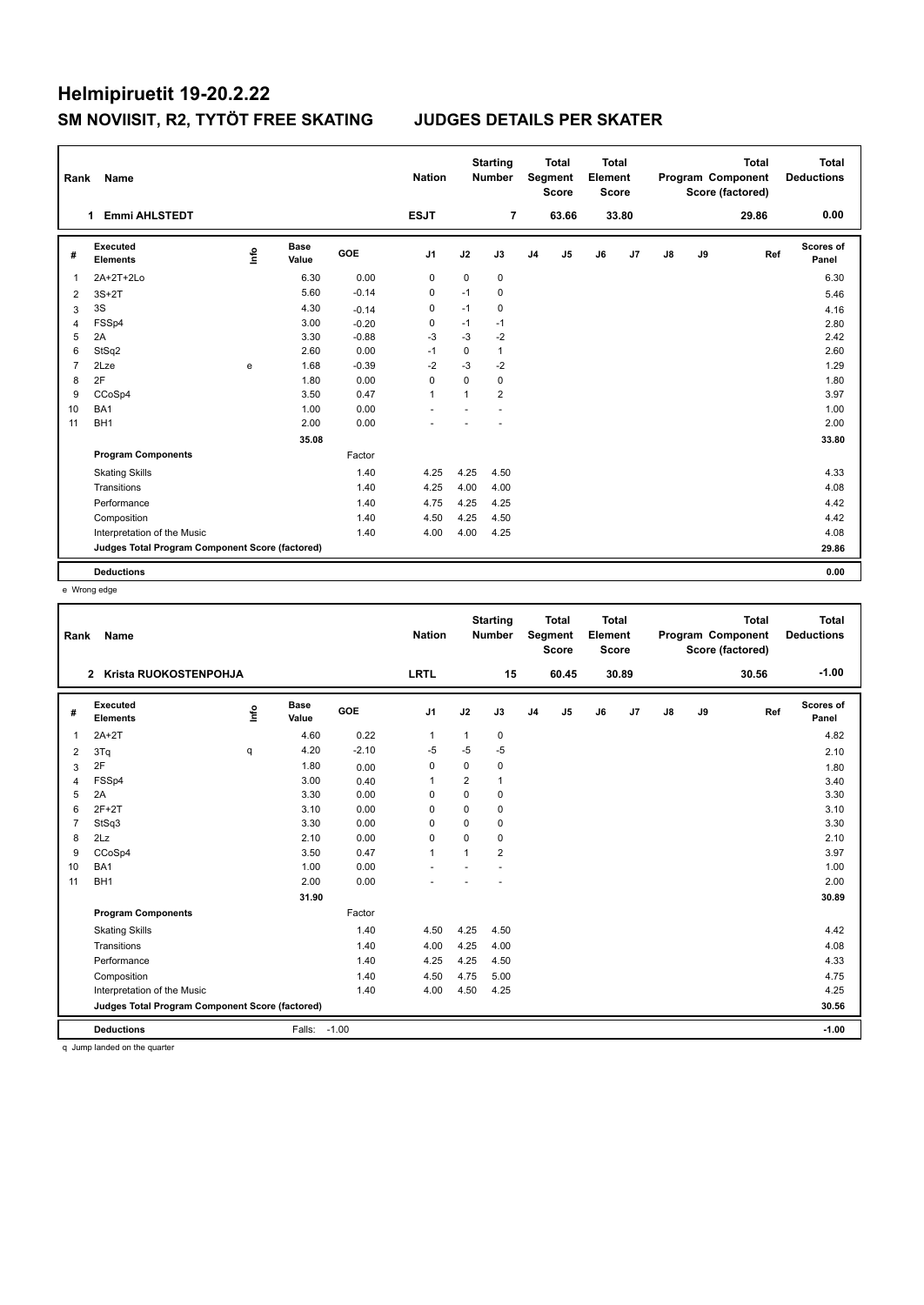| Rank           | Name                                            |      |                      |         | <b>Nation</b>  |              | <b>Starting</b><br><b>Number</b> |                | <b>Total</b><br>Segment<br><b>Score</b> | <b>Total</b><br>Element<br><b>Score</b> |       |    |    | <b>Total</b><br>Program Component<br>Score (factored) | <b>Total</b><br><b>Deductions</b> |
|----------------|-------------------------------------------------|------|----------------------|---------|----------------|--------------|----------------------------------|----------------|-----------------------------------------|-----------------------------------------|-------|----|----|-------------------------------------------------------|-----------------------------------|
|                | Pihla PITKÄNEN<br>3 <sup>1</sup>                |      |                      |         | <b>ESJT</b>    |              | 14                               |                | 58.78                                   |                                         | 27.67 |    |    | 31.61                                                 | $-0.50$                           |
| #              | <b>Executed</b><br><b>Elements</b>              | lnfo | <b>Base</b><br>Value | GOE     | J <sub>1</sub> | J2           | J3                               | J <sub>4</sub> | J <sub>5</sub>                          | J6                                      | J7    | J8 | J9 | Ref                                                   | Scores of<br>Panel                |
| 1              | 2A                                              |      | 3.30                 | 0.44    | 0              | $\mathbf{1}$ | 3                                |                |                                         |                                         |       |    |    |                                                       | 3.74                              |
| 2              | 3S                                              |      | 4.30                 | $-2.15$ | $-5$           | $-5$         | $-5$                             |                |                                         |                                         |       |    |    |                                                       | 2.15                              |
| 3              | FSSp3                                           |      | 2.60                 | 0.00    | $\mathbf 0$    | $\mathbf 0$  | 0                                |                |                                         |                                         |       |    |    |                                                       | 2.60                              |
| $\overline{4}$ | 1A                                              |      | 1.10                 | $-0.04$ | $-1$           | $\mathbf 0$  | 0                                |                |                                         |                                         |       |    |    |                                                       | 1.06                              |
| 5              | StSq2                                           |      | 2.60                 | 0.09    | $\Omega$       | $\Omega$     | $\mathbf{1}$                     |                |                                         |                                         |       |    |    |                                                       | 2.69                              |
| 6              | $2F+2T$                                         |      | 3.10                 | 0.00    | $\Omega$       | $\mathbf 0$  | 0                                |                |                                         |                                         |       |    |    |                                                       | 3.10                              |
| $\overline{7}$ | 2F                                              |      | 1.80                 | $-0.06$ | 0              | $-1$         | 0                                |                |                                         |                                         |       |    |    |                                                       | 1.74                              |
| 8              | 2Lz!+1Eu+2S                                     | ı    | 3.90                 | $-0.28$ | $-1$           | $-2$         | $-1$                             |                |                                         |                                         |       |    |    |                                                       | 3.62                              |
| 9              | CCoSp4                                          |      | 3.50                 | 0.47    | $\mathbf{1}$   | $\mathbf{1}$ | $\overline{2}$                   |                |                                         |                                         |       |    |    |                                                       | 3.97                              |
| 10             | BA <sub>1</sub>                                 |      | 1.00                 | 0.00    |                |              |                                  |                |                                         |                                         |       |    |    |                                                       | 1.00                              |
| 11             | BH <sub>1</sub>                                 |      | 2.00                 | 0.00    |                |              |                                  |                |                                         |                                         |       |    |    |                                                       | 2.00                              |
|                |                                                 |      | 29.20                |         |                |              |                                  |                |                                         |                                         |       |    |    |                                                       | 27.67                             |
|                | <b>Program Components</b>                       |      |                      | Factor  |                |              |                                  |                |                                         |                                         |       |    |    |                                                       |                                   |
|                | <b>Skating Skills</b>                           |      |                      | 1.40    | 4.50           | 4.75         | 4.50                             |                |                                         |                                         |       |    |    |                                                       | 4.58                              |
|                | Transitions                                     |      |                      | 1.40    | 4.25           | 4.00         | 4.25                             |                |                                         |                                         |       |    |    |                                                       | 4.17                              |
|                | Performance                                     |      |                      | 1.40    | 4.75           | 4.50         | 4.50                             |                |                                         |                                         |       |    |    |                                                       | 4.58                              |
|                | Composition                                     |      |                      | 1.40    | 4.25           | 4.75         | 5.00                             |                |                                         |                                         |       |    |    |                                                       | 4.67                              |
|                | Interpretation of the Music                     |      |                      | 1.40    | 4.50           | 4.50         | 4.75                             |                |                                         |                                         |       |    |    |                                                       | 4.58                              |
|                | Judges Total Program Component Score (factored) |      |                      |         |                |              |                                  |                |                                         |                                         |       |    |    |                                                       | 31.61                             |
|                | <b>Deductions</b>                               |      | Falls:               | $-0.50$ |                |              |                                  |                |                                         |                                         |       |    |    |                                                       | $-0.50$                           |

! Not clear edge

| Rank | Name                                            |         |                      |         | <b>Nation</b>  |             | <b>Starting</b><br><b>Number</b> |                | <b>Total</b><br>Segment<br><b>Score</b> | Total<br>Element<br><b>Score</b> |       |    |    | <b>Total</b><br>Program Component<br>Score (factored) | <b>Total</b><br><b>Deductions</b> |
|------|-------------------------------------------------|---------|----------------------|---------|----------------|-------------|----------------------------------|----------------|-----------------------------------------|----------------------------------|-------|----|----|-------------------------------------------------------|-----------------------------------|
|      | 4 Louise GYLLING                                |         |                      |         | <b>HTK</b>     |             | 16                               |                | 57.89                                   |                                  | 29.07 |    |    | 30.32                                                 | $-1.50$                           |
| #    | Executed<br><b>Elements</b>                     | ۴       | <b>Base</b><br>Value | GOE     | J <sub>1</sub> | J2          | J3                               | J <sub>4</sub> | J <sub>5</sub>                          | J6                               | J7    | J8 | J9 | Ref                                                   | Scores of<br>Panel                |
| 1    | 3Log                                            | q       | 4.90                 | $-2.45$ | $-5$           | $-5$        | $-5$                             |                |                                         |                                  |       |    |    |                                                       | 2.45                              |
| 2    | 3Sq                                             | q       | 4.30                 | $-2.15$ | $-5$           | $-5$        | $-5$                             |                |                                         |                                  |       |    |    |                                                       | 2.15                              |
| 3    | 2A+1Eu+2S                                       |         | 5.10                 | $-0.99$ | $-3$           | $-4$        | $-2$                             |                |                                         |                                  |       |    |    |                                                       | 4.11                              |
| 4    | CCoSp4                                          |         | 3.50                 | 0.47    | 1              | 1           | $\overline{2}$                   |                |                                         |                                  |       |    |    |                                                       | 3.97                              |
| 5    | $3Lo < +2T$                                     | $\prec$ | 5.22                 | $-1.05$ | $-3$           | $-3$        | $-2$                             |                |                                         |                                  |       |    |    |                                                       | 4.17                              |
| 6    | 2F                                              |         | 1.80                 | 0.00    | $\mathbf 0$    | $\mathbf 0$ | $\mathbf 0$                      |                |                                         |                                  |       |    |    |                                                       | 1.80                              |
| 7    | 2Lz!                                            |         | 2.10                 | $-0.28$ | $-1$           | $-2$        | $-1$                             |                |                                         |                                  |       |    |    |                                                       | 1.82                              |
| 8    | StSq2                                           |         | 2.60                 | $-1.30$ | $-5$           | $-5$        | $-5$                             |                |                                         |                                  |       |    |    |                                                       | 1.30                              |
| 9    | FSSp4                                           |         | 3.00                 | 0.30    | $\mathbf{1}$   | 1           | 1                                |                |                                         |                                  |       |    |    |                                                       | 3.30                              |
| 10   | BH <sub>2</sub>                                 |         | 4.00                 | 0.00    |                |             |                                  |                |                                         |                                  |       |    |    |                                                       | 4.00                              |
|      |                                                 |         | 36.52                |         |                |             |                                  |                |                                         |                                  |       |    |    |                                                       | 29.07                             |
|      | <b>Program Components</b>                       |         |                      | Factor  |                |             |                                  |                |                                         |                                  |       |    |    |                                                       |                                   |
|      | <b>Skating Skills</b>                           |         |                      | 1.40    | 4.50           | 4.50        | 4.25                             |                |                                         |                                  |       |    |    |                                                       | 4.42                              |
|      | Transitions                                     |         |                      | 1.40    | 4.50           | 4.00        | 4.25                             |                |                                         |                                  |       |    |    |                                                       | 4.25                              |
|      | Performance                                     |         |                      | 1.40    | 4.00           | 4.25        | 4.00                             |                |                                         |                                  |       |    |    |                                                       | 4.08                              |
|      | Composition                                     |         |                      | 1.40    | 4.75           | 4.50        | 4.50                             |                |                                         |                                  |       |    |    |                                                       | 4.58                              |
|      | Interpretation of the Music                     |         |                      | 1.40    | 4.25           | 4.25        | 4.50                             |                |                                         |                                  |       |    |    |                                                       | 4.33                              |
|      | Judges Total Program Component Score (factored) |         |                      |         |                |             |                                  |                |                                         |                                  |       |    |    |                                                       | 30.32                             |
|      | <b>Deductions</b>                               |         | Falls: - 1.50        |         |                |             |                                  |                |                                         |                                  |       |    |    |                                                       | $-1.50$                           |

< Under-rotated jump ! Not clear edge q Jump landed on the quarter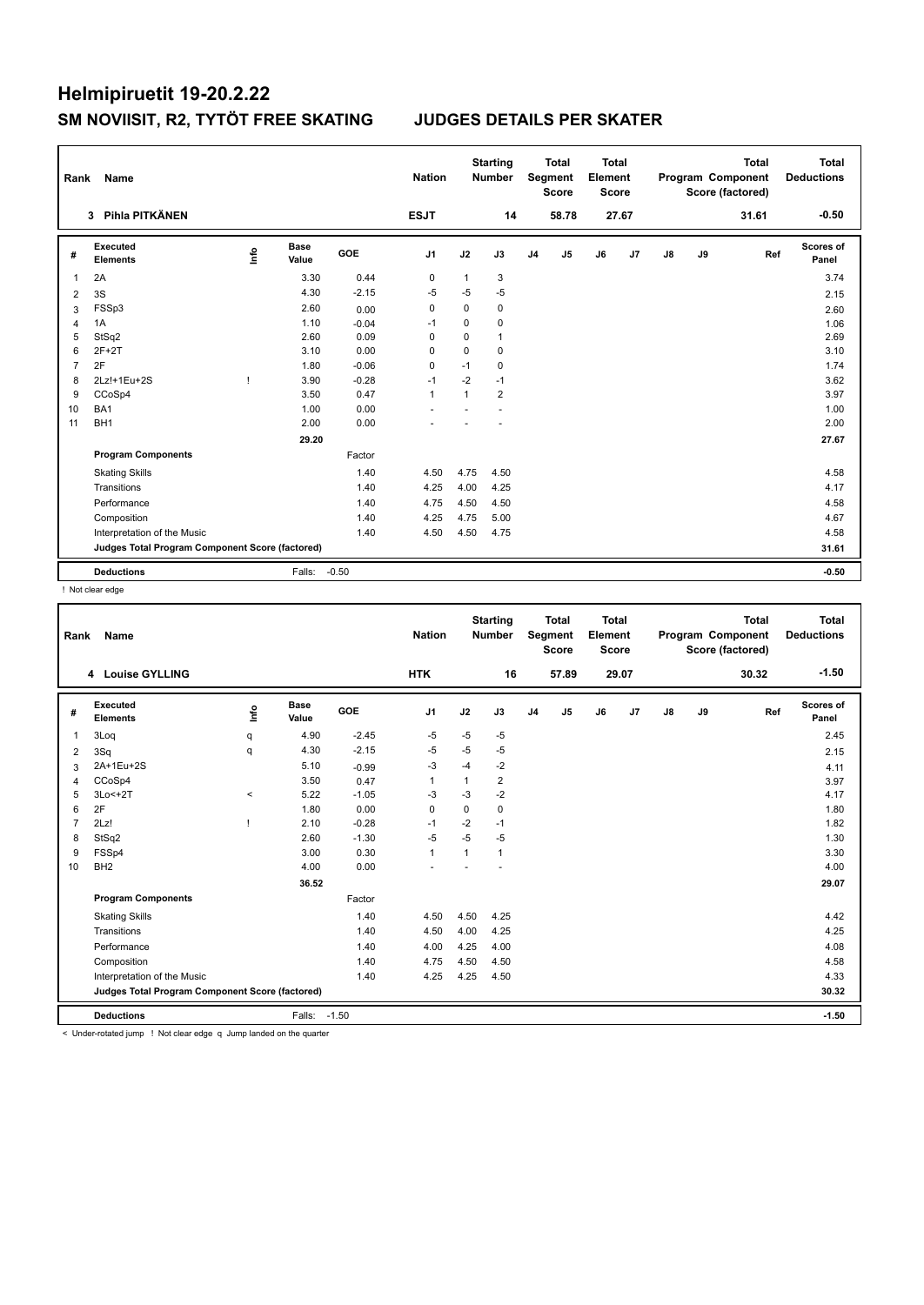| Rank           | Name                                            |         |                      |         | <b>Nation</b>  |              | <b>Starting</b><br><b>Number</b> |                | <b>Total</b><br>Segment<br><b>Score</b> | <b>Total</b><br>Element<br><b>Score</b> |       |    |    | <b>Total</b><br>Program Component<br>Score (factored) | <b>Total</b><br><b>Deductions</b> |
|----------------|-------------------------------------------------|---------|----------------------|---------|----------------|--------------|----------------------------------|----------------|-----------------------------------------|-----------------------------------------|-------|----|----|-------------------------------------------------------|-----------------------------------|
| 5              | Josefiina PUIRO                                 |         |                      |         | <b>ESJT</b>    |              | 13                               |                | 56.32                                   |                                         | 25.87 |    |    | 30.45                                                 | 0.00                              |
| #              | Executed<br><b>Elements</b>                     | ١nf٥    | <b>Base</b><br>Value | GOE     | J <sub>1</sub> | J2           | J3                               | J <sub>4</sub> | J5                                      | J6                                      | J7    | J8 | J9 | Ref                                                   | <b>Scores of</b><br>Panel         |
| 1              | 2A<+1Eu+2S                                      | $\prec$ | 4.44                 | $-0.53$ | $-2$           | $-2$         | $-2$                             |                |                                         |                                         |       |    |    |                                                       | 3.91                              |
| 2              | 3Lo<+2T                                         | $\prec$ | 5.22                 | $-1.18$ | $-3$           | $-3$         | $-3$                             |                |                                         |                                         |       |    |    |                                                       | 4.04                              |
| 3              | 2A                                              |         | 3.30                 | $-0.66$ | $-2$           | $-2$         | $-2$                             |                |                                         |                                         |       |    |    |                                                       | 2.64                              |
| $\overline{4}$ | 2F                                              |         | 1.80                 | 0.00    | $\Omega$       | $\Omega$     | $\mathbf 0$                      |                |                                         |                                         |       |    |    |                                                       | 1.80                              |
| 5              | 2F                                              |         | 1.80                 | $-0.42$ | $-2$           | $-3$         | $-2$                             |                |                                         |                                         |       |    |    |                                                       | 1.38                              |
| 6              | FSSp3                                           |         | 2.60                 | $-0.26$ | $\Omega$       | $-2$         | $-1$                             |                |                                         |                                         |       |    |    |                                                       | 2.34                              |
| 7              | 2Lz                                             |         | 2.10                 | 0.00    | $\mathbf 0$    | $\Omega$     | $\mathbf 0$                      |                |                                         |                                         |       |    |    |                                                       | 2.10                              |
| 8              | CCoSp4                                          |         | 3.50                 | 0.47    | $\overline{2}$ | $\mathbf{1}$ | $\mathbf{1}$                     |                |                                         |                                         |       |    |    |                                                       | 3.97                              |
| 9              | StSq2                                           |         | 2.60                 | 0.09    | $\mathbf 0$    | $\Omega$     | $\mathbf{1}$                     |                |                                         |                                         |       |    |    |                                                       | 2.69                              |
| 10             | BA <sub>1</sub>                                 |         | 1.00                 | 0.00    |                |              |                                  |                |                                         |                                         |       |    |    |                                                       | 1.00                              |
|                |                                                 |         | 28.36                |         |                |              |                                  |                |                                         |                                         |       |    |    |                                                       | 25.87                             |
|                | <b>Program Components</b>                       |         |                      | Factor  |                |              |                                  |                |                                         |                                         |       |    |    |                                                       |                                   |
|                | <b>Skating Skills</b>                           |         |                      | 1.40    | 4.75           | 4.25         | 4.50                             |                |                                         |                                         |       |    |    |                                                       | 4.50                              |
|                | Transitions                                     |         |                      | 1.40    | 4.25           | 3.75         | 4.00                             |                |                                         |                                         |       |    |    |                                                       | 4.00                              |
|                | Performance                                     |         |                      | 1.40    | 4.50           | 4.00         | 4.25                             |                |                                         |                                         |       |    |    |                                                       | 4.25                              |
|                | Composition                                     |         |                      | 1.40    | 4.50           | 4.25         | 4.75                             |                |                                         |                                         |       |    |    |                                                       | 4.50                              |
|                | Interpretation of the Music                     |         |                      | 1.40    | 4.50           | 4.50         | 4.50                             |                |                                         |                                         |       |    |    |                                                       | 4.50                              |
|                | Judges Total Program Component Score (factored) |         |                      |         |                |              |                                  |                |                                         |                                         |       |    |    |                                                       | 30.45                             |
|                | <b>Deductions</b>                               |         |                      |         |                |              |                                  |                |                                         |                                         |       |    |    |                                                       | 0.00                              |

< Under-rotated jump

| Rank           | Name                                            |      |                      |            | <b>Nation</b>  |                | <b>Starting</b><br><b>Number</b> |                | <b>Total</b><br>Segment<br><b>Score</b> | <b>Total</b><br>Element<br><b>Score</b> |       |               |    | <b>Total</b><br>Program Component<br>Score (factored) | <b>Total</b><br><b>Deductions</b> |
|----------------|-------------------------------------------------|------|----------------------|------------|----------------|----------------|----------------------------------|----------------|-----------------------------------------|-----------------------------------------|-------|---------------|----|-------------------------------------------------------|-----------------------------------|
|                | Inka MÄENPÄÄ<br>6                               |      |                      |            | <b>PESAL</b>   |                | 9                                |                | 54.58                                   |                                         | 23.87 |               |    | 30.71                                                 | 0.00                              |
| #              | <b>Executed</b><br><b>Elements</b>              | lnfo | <b>Base</b><br>Value | <b>GOE</b> | J <sub>1</sub> | J2             | J3                               | J <sub>4</sub> | J5                                      | J6                                      | J7    | $\mathsf{J}8$ | J9 | Ref                                                   | <b>Scores of</b><br>Panel         |
| 1              | 1A                                              |      | 1.10                 | 0.11       | $\mathbf{1}$   | $\overline{1}$ | $\mathbf{1}$                     |                |                                         |                                         |       |               |    |                                                       | 1.21                              |
| 2              | 2Lo                                             |      | 1.70                 | 0.11       | $\mathbf{1}$   |                | 0                                |                |                                         |                                         |       |               |    |                                                       | 1.81                              |
| 3              | 2F                                              |      | 1.80                 | 0.18       |                |                | 1                                |                |                                         |                                         |       |               |    |                                                       | 1.98                              |
| 4              | FSSp4                                           |      | 3.00                 | 0.10       | 1              | $\Omega$       | 0                                |                |                                         |                                         |       |               |    |                                                       | 3.10                              |
| 5              | StSq2                                           |      | 2.60                 | 0.26       | $\mathbf{1}$   | $\overline{1}$ | $\mathbf{1}$                     |                |                                         |                                         |       |               |    |                                                       | 2.86                              |
| 6              | $2Lz!+2T$                                       |      | 3.40                 | $-0.28$    | $-1$           | $-2$           | $-1$                             |                |                                         |                                         |       |               |    |                                                       | 3.12                              |
| $\overline{7}$ | 2F+2T+2Lo                                       |      | 4.80                 | 0.00       | $\mathbf 0$    | $\Omega$       | 0                                |                |                                         |                                         |       |               |    |                                                       | 4.80                              |
| 8              | 2Lz!                                            |      | 2.10                 | $-0.49$    | $-2$           | -3             | $-2$                             |                |                                         |                                         |       |               |    |                                                       | 1.61                              |
| 9              | CCoSp4                                          |      | 3.50                 | $-0.12$    | $\mathbf 0$    | $\Omega$       | $-1$                             |                |                                         |                                         |       |               |    |                                                       | 3.38                              |
|                |                                                 |      | 24.00                |            |                |                |                                  |                |                                         |                                         |       |               |    |                                                       | 23.87                             |
|                | <b>Program Components</b>                       |      |                      | Factor     |                |                |                                  |                |                                         |                                         |       |               |    |                                                       |                                   |
|                | <b>Skating Skills</b>                           |      |                      | 1.40       | 4.50           | 4.50           | 4.50                             |                |                                         |                                         |       |               |    |                                                       | 4.50                              |
|                | Transitions                                     |      |                      | 1.40       | 4.50           | 4.00           | 4.00                             |                |                                         |                                         |       |               |    |                                                       | 4.17                              |
|                | Performance                                     |      |                      | 1.40       | 4.50           | 4.25           | 4.50                             |                |                                         |                                         |       |               |    |                                                       | 4.42                              |
|                | Composition                                     |      |                      | 1.40       | 4.25           | 4.50           | 4.50                             |                |                                         |                                         |       |               |    |                                                       | 4.42                              |
|                | Interpretation of the Music                     |      |                      | 1.40       | 4.50           | 4.25           | 4.50                             |                |                                         |                                         |       |               |    |                                                       | 4.42                              |
|                | Judges Total Program Component Score (factored) |      |                      |            |                |                |                                  |                |                                         |                                         |       |               |    |                                                       | 30.71                             |
|                | <b>Deductions</b>                               |      |                      |            |                |                |                                  |                |                                         |                                         |       |               |    |                                                       | 0.00                              |
|                | I Not clear adopt                               |      |                      |            |                |                |                                  |                |                                         |                                         |       |               |    |                                                       |                                   |

! Not clear edge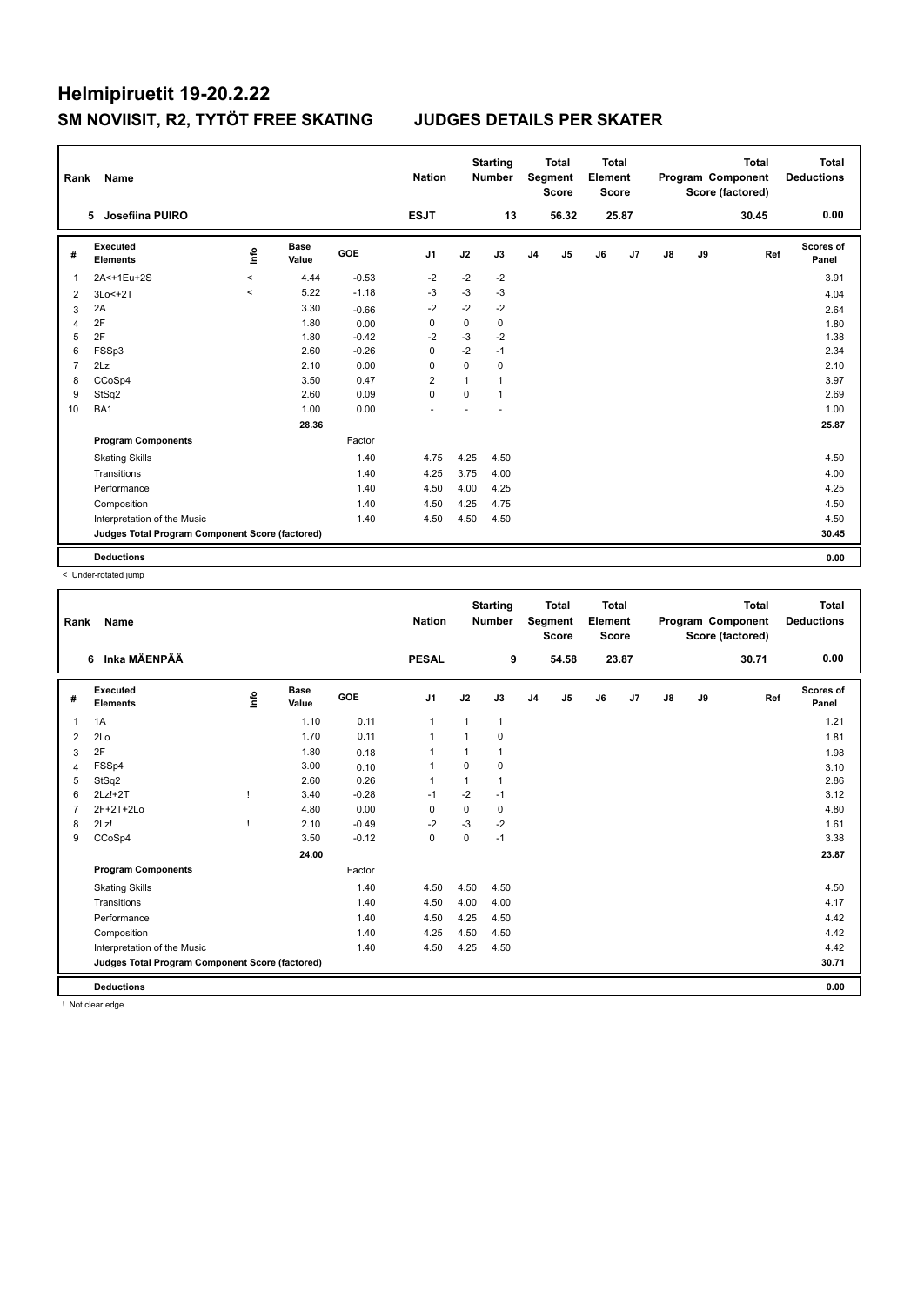| Rank           | Name                                            |         |                      |         | <b>Nation</b>  |              | <b>Starting</b><br><b>Number</b> |                | <b>Total</b><br>Segment<br><b>Score</b> | <b>Total</b><br>Element<br><b>Score</b> |       |               |    | <b>Total</b><br>Program Component<br>Score (factored) | <b>Total</b><br><b>Deductions</b> |
|----------------|-------------------------------------------------|---------|----------------------|---------|----------------|--------------|----------------------------------|----------------|-----------------------------------------|-----------------------------------------|-------|---------------|----|-------------------------------------------------------|-----------------------------------|
|                | <b>Saimi SIVONEN</b><br>7                       |         |                      |         | <b>HTK</b>     |              | 8                                |                | 53.42                                   |                                         | 25.46 |               |    | 28.46                                                 | $-0.50$                           |
| #              | Executed<br><b>Elements</b>                     | ۴       | <b>Base</b><br>Value | GOE     | J <sub>1</sub> | J2           | J3                               | J <sub>4</sub> | J <sub>5</sub>                          | J6                                      | J7    | $\mathsf{J}8$ | J9 | Ref                                                   | Scores of<br>Panel                |
| 1              | 3Sq                                             | q       | 4.30                 | $-0.86$ | $-2$           | $-2$         | $-2$                             |                |                                         |                                         |       |               |    |                                                       | 3.44                              |
| $\overline{2}$ | 2A                                              |         | 3.30                 | 0.33    | $\mathbf{1}$   | $\mathbf{1}$ | $\mathbf{1}$                     |                |                                         |                                         |       |               |    |                                                       | 3.63                              |
| 3              | 2F                                              |         | 1.80                 | 0.00    | 0              | 0            | 0                                |                |                                         |                                         |       |               |    |                                                       | 1.80                              |
| 4              | FSS <sub>p2</sub>                               |         | 2.30                 | $-0.08$ | 0              | $\mathbf 0$  | $-1$                             |                |                                         |                                         |       |               |    |                                                       | 2.22                              |
| 5              | 2A<                                             | $\,<\,$ | 2.64                 | $-1.32$ | $-5$           | $-5$         | $-5$                             |                |                                         |                                         |       |               |    |                                                       | 1.32                              |
| 6              | 2Lz!+2T<                                        | -1      | 3.14                 | $-1.05$ | $-5$           | $-5$         | $-5$                             |                |                                         |                                         |       |               |    |                                                       | 2.09                              |
| $\overline{7}$ | 2Lo+1Eu+2S                                      |         | 3.50                 | $-0.28$ | $-2$           | $-2$         | $-1$                             |                |                                         |                                         |       |               |    |                                                       | 3.22                              |
| 8              | StSq1                                           |         | 1.80                 | $-0.06$ | $-1$           | $-2$         | $\overline{2}$                   |                |                                         |                                         |       |               |    |                                                       | 1.74                              |
| 9              | CCoSp3                                          |         | 3.00                 | 0.00    | $\mathbf 0$    | $\Omega$     | $\mathbf 0$                      |                |                                         |                                         |       |               |    |                                                       | 3.00                              |
| 10             | BA <sub>1</sub>                                 |         | 1.00                 | 0.00    |                |              |                                  |                |                                         |                                         |       |               |    |                                                       | 1.00                              |
| 11             | BH <sub>1</sub>                                 |         | 2.00                 | 0.00    |                |              |                                  |                |                                         |                                         |       |               |    |                                                       | 2.00                              |
|                |                                                 |         | 28.78                |         |                |              |                                  |                |                                         |                                         |       |               |    |                                                       | 25.46                             |
|                | <b>Program Components</b>                       |         |                      | Factor  |                |              |                                  |                |                                         |                                         |       |               |    |                                                       |                                   |
|                | <b>Skating Skills</b>                           |         |                      | 1.40    | 3.75           | 4.00         | 4.25                             |                |                                         |                                         |       |               |    |                                                       | 4.00                              |
|                | Transitions                                     |         |                      | 1.40    | 4.00           | 4.00         | 4.00                             |                |                                         |                                         |       |               |    |                                                       | 4.00                              |
|                | Performance                                     |         |                      | 1.40    | 4.00           | 4.00         | 4.00                             |                |                                         |                                         |       |               |    |                                                       | 4.00                              |
|                | Composition                                     |         |                      | 1.40    | 4.25           | 4.25         | 4.50                             |                |                                         |                                         |       |               |    |                                                       | 4.33                              |
|                | Interpretation of the Music                     |         |                      | 1.40    | 3.75           | 4.00         | 4.25                             |                |                                         |                                         |       |               |    |                                                       | 4.00                              |
|                | Judges Total Program Component Score (factored) |         |                      |         |                |              |                                  |                |                                         |                                         |       |               |    |                                                       | 28.46                             |
|                | <b>Deductions</b>                               |         | Falls:               | $-0.50$ |                |              |                                  |                |                                         |                                         |       |               |    |                                                       | $-0.50$                           |

< Under-rotated jump ! Not clear edge q Jump landed on the quarter

| Rank           | Name                                            |          |                      |         | <b>Nation</b>            |          | <b>Starting</b><br><b>Number</b> |                | <b>Total</b><br>Segment<br><b>Score</b> | <b>Total</b><br>Element<br><b>Score</b> |       |    |    | <b>Total</b><br>Program Component<br>Score (factored) | <b>Total</b><br><b>Deductions</b> |
|----------------|-------------------------------------------------|----------|----------------------|---------|--------------------------|----------|----------------------------------|----------------|-----------------------------------------|-----------------------------------------|-------|----|----|-------------------------------------------------------|-----------------------------------|
|                | <b>Aada KORHONEN</b><br>8                       |          |                      |         | <b>ML</b>                |          | 12                               |                | 53.29                                   |                                         | 24.15 |    |    | 29.64                                                 | $-0.50$                           |
| #              | Executed<br><b>Elements</b>                     | ١nf٥     | <b>Base</b><br>Value | GOE     | J1                       | J2       | J3                               | J <sub>4</sub> | J5                                      | J6                                      | J7    | J8 | J9 | Ref                                                   | Scores of<br>Panel                |
| $\mathbf{1}$   | $2A+2T$                                         |          | 4.60                 | 0.22    | $\pmb{0}$                | 1        | $\mathbf{1}$                     |                |                                         |                                         |       |    |    |                                                       | 4.82                              |
| 2              | $2F+2T$                                         |          | 3.10                 | $-0.42$ | $-2$                     | $-2$     | $-3$                             |                |                                         |                                         |       |    |    |                                                       | 2.68                              |
| 3              | 3S<                                             | $\hat{}$ | 3.44                 | $-1.72$ | $-5$                     | $-5$     | $-5$                             |                |                                         |                                         |       |    |    |                                                       | 1.72                              |
| $\overline{4}$ | FSSp4                                           |          | 3.00                 | 0.10    | $\mathbf 0$              | 1        | 0                                |                |                                         |                                         |       |    |    |                                                       | 3.10                              |
| 5              | 2A                                              |          | 3.30                 | $-0.55$ | $-1$                     | $-2$     | $-2$                             |                |                                         |                                         |       |    |    |                                                       | 2.75                              |
| 6              | 2Lz                                             |          | 2.10                 | 0.07    | $\mathbf{1}$             | 0        | 0                                |                |                                         |                                         |       |    |    |                                                       | 2.17                              |
| $\overline{7}$ | CCoSp3V                                         |          | 2.25                 | 0.00    | $\Omega$                 | $\Omega$ | 0                                |                |                                         |                                         |       |    |    |                                                       | 2.25                              |
| 8              | StSq1                                           |          | 1.80                 | 0.00    | $\Omega$                 | $\Omega$ | 0                                |                |                                         |                                         |       |    |    |                                                       | 1.80                              |
| 9              | 2F                                              |          | 1.80                 | 0.06    | $\mathbf 0$              | $\Omega$ | 1                                |                |                                         |                                         |       |    |    |                                                       | 1.86                              |
| 10             | BA1                                             |          | 1.00                 | 0.00    | $\overline{\phantom{a}}$ |          |                                  |                |                                         |                                         |       |    |    |                                                       | 1.00                              |
|                |                                                 |          | 26.39                |         |                          |          |                                  |                |                                         |                                         |       |    |    |                                                       | 24.15                             |
|                | <b>Program Components</b>                       |          |                      | Factor  |                          |          |                                  |                |                                         |                                         |       |    |    |                                                       |                                   |
|                | <b>Skating Skills</b>                           |          |                      | 1.40    | 4.75                     | 4.50     | 4.25                             |                |                                         |                                         |       |    |    |                                                       | 4.50                              |
|                | Transitions                                     |          |                      | 1.40    | 4.00                     | 4.00     | 3.75                             |                |                                         |                                         |       |    |    |                                                       | 3.92                              |
|                | Performance                                     |          |                      | 1.40    | 4.00                     | 4.50     | 4.25                             |                |                                         |                                         |       |    |    |                                                       | 4.25                              |
|                | Composition                                     |          |                      | 1.40    | 4.25                     | 4.50     | 4.25                             |                |                                         |                                         |       |    |    |                                                       | 4.33                              |
|                | Interpretation of the Music                     |          |                      | 1.40    | 4.00                     | 4.25     | 4.25                             |                |                                         |                                         |       |    |    |                                                       | 4.17                              |
|                | Judges Total Program Component Score (factored) |          |                      |         |                          |          |                                  |                |                                         |                                         |       |    |    |                                                       | 29.64                             |
|                | <b>Deductions</b>                               |          | Falls:               | $-0.50$ |                          |          |                                  |                |                                         |                                         |       |    |    |                                                       | $-0.50$                           |

< Under-rotated jump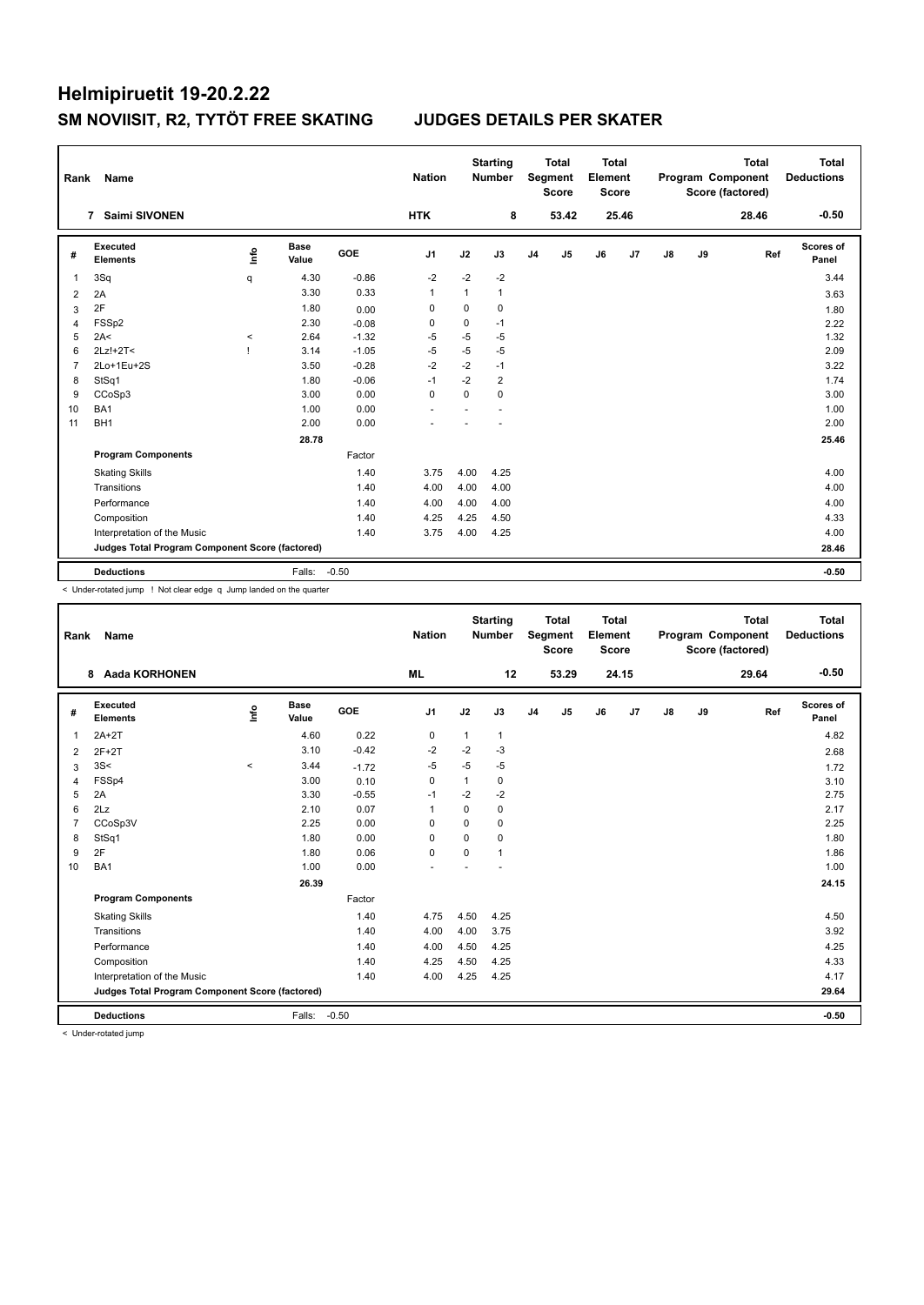| Rank           | Name                                            |                     |                      |            | <b>Nation</b>  |                | <b>Starting</b><br><b>Number</b> |                | <b>Total</b><br>Segment<br><b>Score</b> | <b>Total</b><br>Element<br>Score |       |    |    | <b>Total</b><br>Program Component<br>Score (factored) | Total<br><b>Deductions</b> |
|----------------|-------------------------------------------------|---------------------|----------------------|------------|----------------|----------------|----------------------------------|----------------|-----------------------------------------|----------------------------------|-------|----|----|-------------------------------------------------------|----------------------------|
|                | <b>Maisa UUTELA</b><br>9                        |                     |                      |            | TL.            |                | 11                               |                | 51.76                                   |                                  | 23.84 |    |    | 28.92                                                 | $-1.00$                    |
| #              | <b>Executed</b><br><b>Elements</b>              | lnfo                | <b>Base</b><br>Value | <b>GOE</b> | J <sub>1</sub> | J2             | J3                               | J <sub>4</sub> | J <sub>5</sub>                          | J6                               | J7    | J8 | J9 | Ref                                                   | Scores of<br>Panel         |
| 1              | 2A                                              |                     | 3.30                 | $-1.65$    | $-5$           | $-5$           | $-5$                             |                |                                         |                                  |       |    |    |                                                       | 1.65                       |
| 2              | 3S<                                             | $\prec$             | 3.44                 | $-1.72$    | $-5$           | $-5$           | $-5$                             |                |                                         |                                  |       |    |    |                                                       | 1.72                       |
| 3              | 2F                                              |                     | 1.80                 | 0.00       | 0              | $\mathbf 0$    | 0                                |                |                                         |                                  |       |    |    |                                                       | 1.80                       |
| 4              | FSSp3                                           |                     | 2.60                 | 0.35       | 2              | $\overline{2}$ | $\mathbf 0$                      |                |                                         |                                  |       |    |    |                                                       | 2.95                       |
| 5              | StSq2                                           |                     | 2.60                 | 0.00       | $\Omega$       | $\Omega$       | 0                                |                |                                         |                                  |       |    |    |                                                       | 2.60                       |
| 6              | 3S<+REP                                         | $\hat{\phantom{a}}$ | 2.41                 | $-1.72$    | $-5$           | $-5$           | $-5$                             |                |                                         |                                  |       |    |    |                                                       | 0.69                       |
| $\overline{7}$ | 2Aq+2T+2Lo                                      | q                   | 6.30                 | $-0.66$    | $-2$           | $-2$           | $-2$                             |                |                                         |                                  |       |    |    |                                                       | 5.64                       |
| 8              | CCoSp4                                          |                     | 3.50                 | 0.47       | 2              | 1              | $\mathbf{1}$                     |                |                                         |                                  |       |    |    |                                                       | 3.97                       |
| 9              | 2Lz!                                            | ı                   | 2.10                 | $-0.28$    | $-1$           | $-2$           | $-1$                             |                |                                         |                                  |       |    |    |                                                       | 1.82                       |
| 10             | BA <sub>1</sub>                                 |                     | 1.00                 | 0.00       |                |                |                                  |                |                                         |                                  |       |    |    |                                                       | 1.00                       |
|                |                                                 |                     | 29.05                |            |                |                |                                  |                |                                         |                                  |       |    |    |                                                       | 23.84                      |
|                | <b>Program Components</b>                       |                     |                      | Factor     |                |                |                                  |                |                                         |                                  |       |    |    |                                                       |                            |
|                | <b>Skating Skills</b>                           |                     |                      | 1.40       | 4.50           | 4.00           | 4.25                             |                |                                         |                                  |       |    |    |                                                       | 4.25                       |
|                | Transitions                                     |                     |                      | 1.40       | 4.25           | 4.00           | 4.00                             |                |                                         |                                  |       |    |    |                                                       | 4.08                       |
|                | Performance                                     |                     |                      | 1.40       | 4.00           | 4.00           | 3.50                             |                |                                         |                                  |       |    |    |                                                       | 3.83                       |
|                | Composition                                     |                     |                      | 1.40       | 4.50           | 4.50           | 4.50                             |                |                                         |                                  |       |    |    |                                                       | 4.50                       |
|                | Interpretation of the Music                     |                     |                      | 1.40       | 4.25           | 4.00           | 3.75                             |                |                                         |                                  |       |    |    |                                                       | 4.00                       |
|                | Judges Total Program Component Score (factored) |                     |                      |            |                |                |                                  |                |                                         |                                  |       |    |    |                                                       | 28.92                      |
|                | <b>Deductions</b>                               |                     | Falls:               | $-1.00$    |                |                |                                  |                |                                         |                                  |       |    |    |                                                       | $-1.00$                    |

< Under-rotated jump ! Not clear edge REP Jump repetition q Jump landed on the quarter

| Alisa PIETILÄ<br><b>HTK</b><br>6<br>49.37<br>21.59<br>10<br><b>Executed</b><br><b>Base</b><br>lnfo<br>GOE<br>J <sub>1</sub><br>J2<br>J5<br>J6<br>J7<br>J8<br>#<br>J3<br>J <sub>4</sub><br><b>Elements</b><br>Value<br>$-2$<br>2F+2Lo+2Lo<br>5.20<br>$-0.24$<br>$-1$<br>$-1$<br>$\overline{1}$<br>$-0.56$<br>1.68<br>-3<br>-4<br>$-3$<br>2Lze<br>e<br>2<br>$2S+2T$<br>2.60<br>0<br>0<br>$-1$<br>3<br>$-0.04$ | <b>Total</b><br>Total<br>Program Component<br><b>Deductions</b><br>Score (factored) |
|-------------------------------------------------------------------------------------------------------------------------------------------------------------------------------------------------------------------------------------------------------------------------------------------------------------------------------------------------------------------------------------------------------------|-------------------------------------------------------------------------------------|
|                                                                                                                                                                                                                                                                                                                                                                                                             | 0.00<br>27.78                                                                       |
|                                                                                                                                                                                                                                                                                                                                                                                                             | <b>Scores of</b><br>J9<br>Ref<br>Panel                                              |
|                                                                                                                                                                                                                                                                                                                                                                                                             | 4.96                                                                                |
|                                                                                                                                                                                                                                                                                                                                                                                                             | 1.12                                                                                |
|                                                                                                                                                                                                                                                                                                                                                                                                             | 2.56                                                                                |
| FSSp2<br>2.30<br>$-2$<br>$-1$<br>$-1$<br>$-0.31$<br>4                                                                                                                                                                                                                                                                                                                                                       | 1.99                                                                                |
| 5<br>2Lz!<br>2.10<br>$-0.35$<br>$-3$<br>$-1$<br>$-1$                                                                                                                                                                                                                                                                                                                                                        | 1.75                                                                                |
| 2F<br>$-0.06$<br>1.80<br>6<br>$-1$<br>$\Omega$<br>0                                                                                                                                                                                                                                                                                                                                                         | 1.74                                                                                |
| $\overline{7}$<br>1A<br>1.10<br>0.04<br>$\Omega$<br>0<br>1                                                                                                                                                                                                                                                                                                                                                  | 1.14                                                                                |
| StSq2<br>2.60<br>0.00<br>$\Omega$<br>0<br>0<br>8                                                                                                                                                                                                                                                                                                                                                            | 2.60                                                                                |
| CCoSp4<br>0.23<br>0<br>9<br>3.50<br>$\mathbf{1}$<br>$\overline{\mathbf{1}}$                                                                                                                                                                                                                                                                                                                                 | 3.73                                                                                |
| 22.88                                                                                                                                                                                                                                                                                                                                                                                                       | 21.59                                                                               |
| Factor<br><b>Program Components</b>                                                                                                                                                                                                                                                                                                                                                                         |                                                                                     |
| 1.40<br>3.50<br>3.75<br><b>Skating Skills</b><br>4.00                                                                                                                                                                                                                                                                                                                                                       | 3.75                                                                                |
| 1.40<br>3.75<br>Transitions<br>3.75<br>3.75                                                                                                                                                                                                                                                                                                                                                                 | 3.75                                                                                |
| Performance<br>1.40<br>3.75<br>4.25<br>4.50                                                                                                                                                                                                                                                                                                                                                                 | 4.17                                                                                |
| 1.40<br>4.00<br>4.25<br>4.25<br>Composition                                                                                                                                                                                                                                                                                                                                                                 | 4.17                                                                                |
| 1.40<br>Interpretation of the Music<br>4.00<br>4.00<br>4.00                                                                                                                                                                                                                                                                                                                                                 | 4.00                                                                                |
| Judges Total Program Component Score (factored)                                                                                                                                                                                                                                                                                                                                                             | 27.78                                                                               |
| <b>Deductions</b>                                                                                                                                                                                                                                                                                                                                                                                           | 0.00                                                                                |

e Wrong edge ! Not clear edge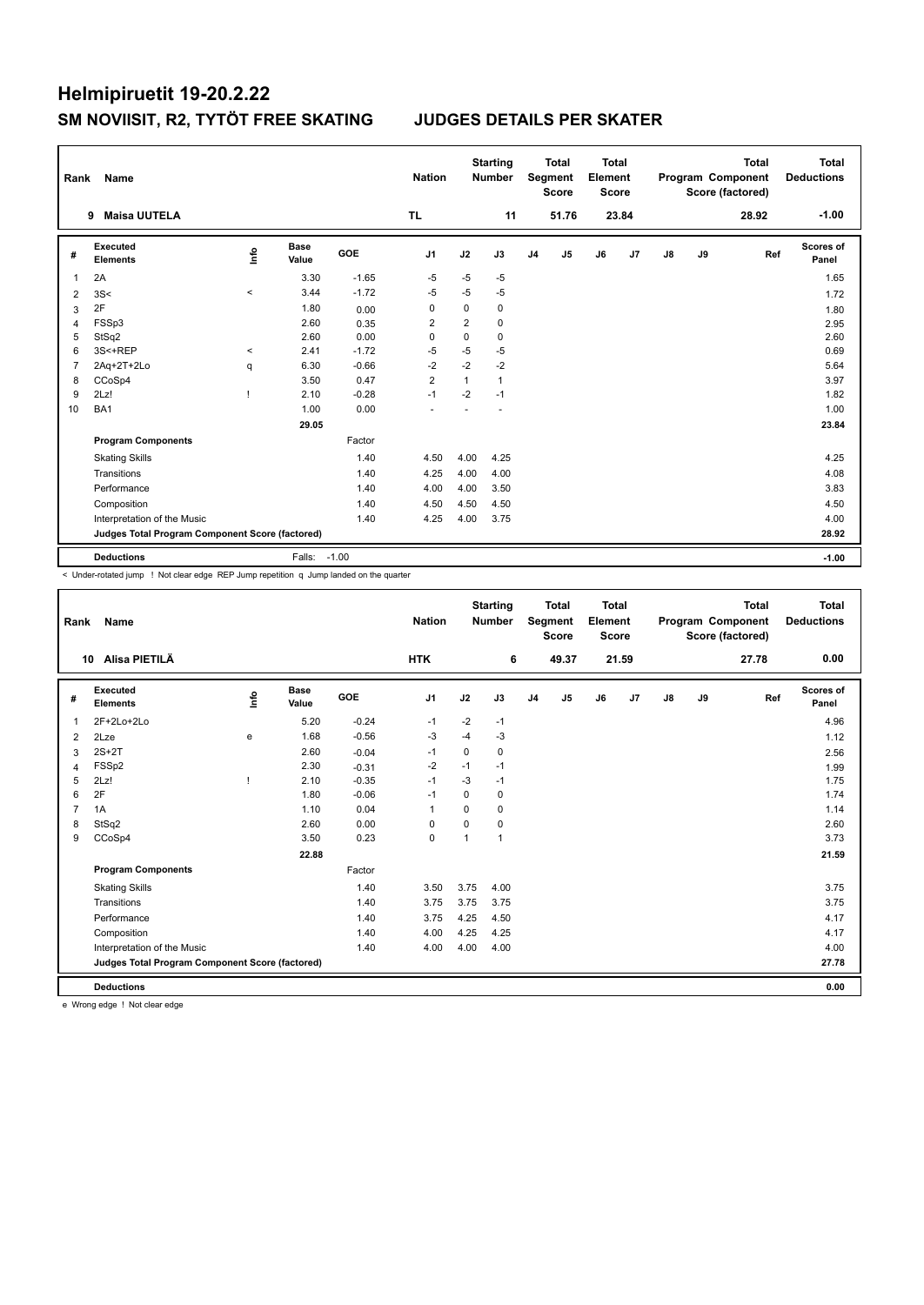| Rank           | Name                                            |    |                      |         | <b>Nation</b>  |             | <b>Starting</b><br><b>Number</b> |                | <b>Total</b><br>Segment<br><b>Score</b> | <b>Total</b><br>Element<br><b>Score</b> |       |               |    | <b>Total</b><br>Program Component<br>Score (factored) | <b>Total</b><br><b>Deductions</b> |
|----------------|-------------------------------------------------|----|----------------------|---------|----------------|-------------|----------------------------------|----------------|-----------------------------------------|-----------------------------------------|-------|---------------|----|-------------------------------------------------------|-----------------------------------|
|                | <b>Josefiina VAPALAHTI</b><br>11                |    |                      |         | <b>KOTA</b>    |             | 5                                |                | 47.56                                   |                                         | 20.37 |               |    | 27.19                                                 | 0.00                              |
| #              | <b>Executed</b><br><b>Elements</b>              | ۴ů | <b>Base</b><br>Value | GOE     | J <sub>1</sub> | J2          | J3                               | J <sub>4</sub> | J <sub>5</sub>                          | J6                                      | J7    | $\mathsf{J}8$ | J9 | Ref                                                   | <b>Scores of</b><br>Panel         |
| 1              | 1A                                              |    | 1.10                 | 0.00    | 0              | 0           | 0                                |                |                                         |                                         |       |               |    |                                                       | 1.10                              |
| 2              | 2Lz!+2T+2T<                                     |    | 4.44                 | $-1.05$ | $-5$           | $-5$        | $-5$                             |                |                                         |                                         |       |               |    |                                                       | 3.39                              |
| 3              | 2Lo                                             |    | 1.70                 | 0.00    | 0              | $\Omega$    | 0                                |                |                                         |                                         |       |               |    |                                                       | 1.70                              |
| $\overline{4}$ | FSSp3                                           |    | 2.60                 | 0.09    | -1             | $\mathbf 0$ | $\mathbf 0$                      |                |                                         |                                         |       |               |    |                                                       | 2.69                              |
| 5              | StSq1                                           |    | 1.80                 | $-0.12$ | $\Omega$       | $-1$        | $-1$                             |                |                                         |                                         |       |               |    |                                                       | 1.68                              |
| 6              | 2F                                              |    | 1.80                 | 0.00    | $\Omega$       | 0           | 0                                |                |                                         |                                         |       |               |    |                                                       | 1.80                              |
| 7              | 2Lzeg+2Lo                                       | e  | 3.38                 | $-0.79$ | $-5$           | $-5$        | $-4$                             |                |                                         |                                         |       |               |    |                                                       | 2.59                              |
| 8              | 2F                                              |    | 1.80                 | 0.00    | 0              | $\Omega$    | 0                                |                |                                         |                                         |       |               |    |                                                       | 1.80                              |
| 9              | CCoSp4                                          |    | 3.50                 | 0.12    | $\overline{1}$ | 1           | $-1$                             |                |                                         |                                         |       |               |    |                                                       | 3.62                              |
|                |                                                 |    | 22.12                |         |                |             |                                  |                |                                         |                                         |       |               |    |                                                       | 20.37                             |
|                | <b>Program Components</b>                       |    |                      | Factor  |                |             |                                  |                |                                         |                                         |       |               |    |                                                       |                                   |
|                | <b>Skating Skills</b>                           |    |                      | 1.40    | 3.75           | 3.75        | 3.75                             |                |                                         |                                         |       |               |    |                                                       | 3.75                              |
|                | Transitions                                     |    |                      | 1.40    | 4.00           | 3.75        | 3.50                             |                |                                         |                                         |       |               |    |                                                       | 3.75                              |
|                | Performance                                     |    |                      | 1.40    | 4.00           | 4.00        | 3.50                             |                |                                         |                                         |       |               |    |                                                       | 3.83                              |
|                | Composition                                     |    |                      | 1.40    | 4.50           | 4.25        | 3.75                             |                |                                         |                                         |       |               |    |                                                       | 4.17                              |
|                | Interpretation of the Music                     |    |                      | 1.40    | 4.00           | 4.00        | 3.75                             |                |                                         |                                         |       |               |    |                                                       | 3.92                              |
|                | Judges Total Program Component Score (factored) |    |                      |         |                |             |                                  |                |                                         |                                         |       |               |    |                                                       | 27.19                             |
|                | <b>Deductions</b>                               |    |                      |         |                |             |                                  |                |                                         |                                         |       |               |    |                                                       | 0.00                              |

< Under-rotated jump e Wrong edge ! Not clear edge q Jump landed on the quarter

| Rank           | Name                                                                                                        |          |                      |            | <b>Nation</b>  |              | <b>Starting</b><br><b>Number</b> |                | <b>Total</b><br>Segment<br><b>Score</b> | <b>Total</b><br>Element<br><b>Score</b> |       |               |    | <b>Total</b><br>Program Component<br>Score (factored) | <b>Total</b><br><b>Deductions</b> |
|----------------|-------------------------------------------------------------------------------------------------------------|----------|----------------------|------------|----------------|--------------|----------------------------------|----------------|-----------------------------------------|-----------------------------------------|-------|---------------|----|-------------------------------------------------------|-----------------------------------|
|                | Lumia SASSI<br>12 <sup>12</sup>                                                                             |          |                      |            | <b>TL</b>      |              | 10                               |                | 47.36                                   |                                         | 20.64 |               |    | 28.22                                                 | $-1.50$                           |
| #              | Executed<br><b>Elements</b>                                                                                 | lnfo     | <b>Base</b><br>Value | <b>GOE</b> | J <sub>1</sub> | J2           | J3                               | J <sub>4</sub> | J5                                      | J6                                      | J7    | $\mathsf{J}8$ | J9 | Ref                                                   | Scores of<br>Panel                |
| 1              | 2Aq                                                                                                         | q        | 3.30                 | $-1.65$    | $-5$           | $-5$         | $-5$                             |                |                                         |                                         |       |               |    |                                                       | 1.65                              |
| 2              | 2Lz!                                                                                                        |          | 2.10                 | $-0.14$    | 0              | $-1$         | $-1$                             |                |                                         |                                         |       |               |    |                                                       | 1.96                              |
| 3              | FCSp3                                                                                                       |          | 2.80                 | $-0.28$    | $-1$           | $-1$         | $-1$                             |                |                                         |                                         |       |               |    |                                                       | 2.52                              |
| 4              | 3S<                                                                                                         | $\prec$  | 3.44                 | $-1.72$    | $-5$           | $-5$         | $-5$                             |                |                                         |                                         |       |               |    |                                                       | 1.72                              |
| 5              | 2A                                                                                                          |          | 3.30                 | $-1.65$    | $-5$           | $-5$         | $-5$                             |                |                                         |                                         |       |               |    |                                                       | 1.65                              |
| 6              | CCoSp3                                                                                                      |          | 3.00                 | 0.20       | $\overline{1}$ | $\mathbf{1}$ | 0                                |                |                                         |                                         |       |               |    |                                                       | 3.20                              |
| $\overline{7}$ | StSq2                                                                                                       |          | 2.60                 | 0.00       | 0              | 0            | 0                                |                |                                         |                                         |       |               |    |                                                       | 2.60                              |
| 8              | $2Lz+2Lo<$                                                                                                  | $\hat{}$ | 3.46                 | $-0.98$    | $-5$           | -4           | $-5$                             |                |                                         |                                         |       |               |    |                                                       | 2.48                              |
| 9              | 2F                                                                                                          |          | 1.80                 | 0.06       | $\mathbf 0$    | 1            | 0                                |                |                                         |                                         |       |               |    |                                                       | 1.86                              |
| 10             | BA <sub>1</sub>                                                                                             |          | 1.00                 | 0.00       |                |              |                                  |                |                                         |                                         |       |               |    |                                                       | 1.00                              |
|                |                                                                                                             |          | 26.80                |            |                |              |                                  |                |                                         |                                         |       |               |    |                                                       | 20.64                             |
|                | <b>Program Components</b>                                                                                   |          |                      | Factor     |                |              |                                  |                |                                         |                                         |       |               |    |                                                       |                                   |
|                | <b>Skating Skills</b>                                                                                       |          |                      | 1.40       | 4.25           | 4.50         | 4.25                             |                |                                         |                                         |       |               |    |                                                       | 4.33                              |
|                | Transitions                                                                                                 |          |                      | 1.40       | 3.75           | 3.75         | 3.50                             |                |                                         |                                         |       |               |    |                                                       | 3.67                              |
|                | Performance                                                                                                 |          |                      | 1.40       | 4.00           | 3.75         | 3.75                             |                |                                         |                                         |       |               |    |                                                       | 3.83                              |
|                | Composition                                                                                                 |          |                      | 1.40       | 4.25           | 4.25         | 4.25                             |                |                                         |                                         |       |               |    |                                                       | 4.25                              |
|                | Interpretation of the Music                                                                                 |          |                      | 1.40       | 4.00           | 4.00         | 4.25                             |                |                                         |                                         |       |               |    |                                                       | 4.08                              |
|                | Judges Total Program Component Score (factored)                                                             |          |                      |            |                |              |                                  |                |                                         |                                         |       |               |    |                                                       | 28.22                             |
|                |                                                                                                             |          |                      |            |                |              |                                  |                |                                         |                                         |       |               |    |                                                       |                                   |
|                | <b>Deductions</b><br>index restated in a substitute to a series of the second conduction of the constant of |          | Falls: -1.50         |            |                |              |                                  |                |                                         |                                         |       |               |    |                                                       | $-1.50$                           |

< Under-rotated jump ! Not clear edge q Jump landed on the quarter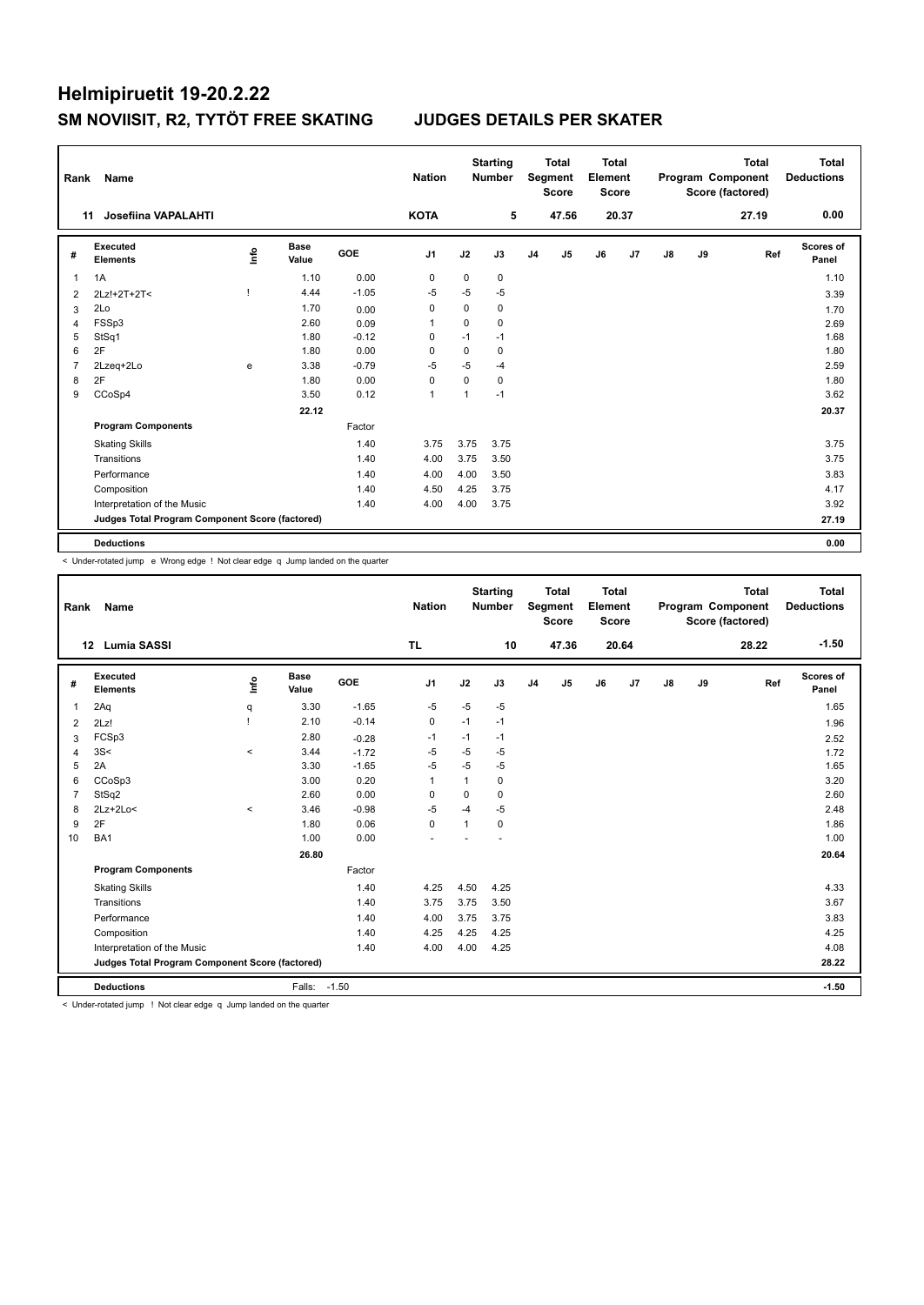| Rank           | Name                                            |         |                      |         | <b>Nation</b>  |             | <b>Starting</b><br><b>Number</b> |                | <b>Total</b><br>Segment<br><b>Score</b> | <b>Total</b><br>Element<br><b>Score</b> |       |               |    | <b>Total</b><br>Program Component<br>Score (factored) | <b>Total</b><br><b>Deductions</b> |
|----------------|-------------------------------------------------|---------|----------------------|---------|----------------|-------------|----------------------------------|----------------|-----------------------------------------|-----------------------------------------|-------|---------------|----|-------------------------------------------------------|-----------------------------------|
|                | <b>Sofia PUUSTINEN</b><br>13                    |         |                      |         | <b>KOTA</b>    |             | 1                                |                | 46.53                                   |                                         | 18.53 |               |    | 28.00                                                 | 0.00                              |
| #              | Executed<br><b>Elements</b>                     | ۴ů      | <b>Base</b><br>Value | GOE     | J <sub>1</sub> | J2          | J3                               | J <sub>4</sub> | J <sub>5</sub>                          | J6                                      | J7    | $\mathsf{J}8$ | J9 | Ref                                                   | <b>Scores of</b><br>Panel         |
| 1              | 2F+2T+2Loq                                      | q       | 4.80                 | $-0.66$ | $-4$           | $-4$        | $-3$                             |                |                                         |                                         |       |               |    |                                                       | 4.14                              |
| 2              | 2F                                              |         | 1.80                 | 0.12    | $\mathbf 1$    | $\Omega$    | 1                                |                |                                         |                                         |       |               |    |                                                       | 1.92                              |
| 3              | 2Lo                                             |         | 1.70                 | 0.06    | 0              | $\Omega$    | 1                                |                |                                         |                                         |       |               |    |                                                       | 1.76                              |
| $\overline{4}$ | 1A                                              |         | 1.10                 | 0.00    | 0              | $\mathbf 0$ | $\mathbf 0$                      |                |                                         |                                         |       |               |    |                                                       | 1.10                              |
| 5              | FSSp3                                           |         | 2.60                 | 0.00    | $\Omega$       | 0           | 0                                |                |                                         |                                         |       |               |    |                                                       | 2.60                              |
| 6              | 2Lz                                             |         | 2.10                 | $-0.91$ | $-4$           | $-4$        | $-5$                             |                |                                         |                                         |       |               |    |                                                       | 1.19                              |
| 7              | $2Lzq+2T<$                                      | $\prec$ | 3.14                 | $-1.05$ | $-5$           | $-5$        | $-5$                             |                |                                         |                                         |       |               |    |                                                       | 2.09                              |
| 8              | CCoSp1                                          |         | 2.00                 | $-0.07$ | $\Omega$       | 0           | $-1$                             |                |                                         |                                         |       |               |    |                                                       | 1.93                              |
| 9              | StSq1                                           |         | 1.80                 | 0.00    | $\mathbf 0$    | $\mathbf 0$ | 0                                |                |                                         |                                         |       |               |    |                                                       | 1.80                              |
|                |                                                 |         | 21.04                |         |                |             |                                  |                |                                         |                                         |       |               |    |                                                       | 18.53                             |
|                | <b>Program Components</b>                       |         |                      | Factor  |                |             |                                  |                |                                         |                                         |       |               |    |                                                       |                                   |
|                | <b>Skating Skills</b>                           |         |                      | 1.40    | 3.75           | 4.00        | 4.25                             |                |                                         |                                         |       |               |    |                                                       | 4.00                              |
|                | Transitions                                     |         |                      | 1.40    | 3.50           | 3.75        | 4.00                             |                |                                         |                                         |       |               |    |                                                       | 3.75                              |
|                | Performance                                     |         |                      | 1.40    | 3.75           | 4.00        | 4.25                             |                |                                         |                                         |       |               |    |                                                       | 4.00                              |
|                | Composition                                     |         |                      | 1.40    | 4.00           | 4.25        | 4.50                             |                |                                         |                                         |       |               |    |                                                       | 4.25                              |
|                | Interpretation of the Music                     |         |                      | 1.40    | 4.00           | 4.00        | 4.00                             |                |                                         |                                         |       |               |    |                                                       | 4.00                              |
|                | Judges Total Program Component Score (factored) |         |                      |         |                |             |                                  |                |                                         |                                         |       |               |    |                                                       | 28.00                             |
|                | <b>Deductions</b>                               |         |                      |         |                |             |                                  |                |                                         |                                         |       |               |    |                                                       | 0.00                              |

< Under-rotated jump q Jump landed on the quarter

| Rank           | Name                                            |      |                      |         | <b>Nation</b>            |              | <b>Starting</b><br><b>Number</b> |                | <b>Total</b><br><b>Segment</b><br><b>Score</b> | <b>Total</b><br>Element<br><b>Score</b> |       |               |    | <b>Total</b><br>Program Component<br>Score (factored) | <b>Total</b><br><b>Deductions</b> |
|----------------|-------------------------------------------------|------|----------------------|---------|--------------------------|--------------|----------------------------------|----------------|------------------------------------------------|-----------------------------------------|-------|---------------|----|-------------------------------------------------------|-----------------------------------|
|                | <b>Ninni RIEKKINEN</b><br>14                    |      |                      |         | <b>KULS</b>              |              | 3                                |                | 44.62                                          |                                         | 15.94 |               |    | 29.18                                                 | $-0.50$                           |
| #              | Executed<br><b>Elements</b>                     | lnfo | <b>Base</b><br>Value | GOE     | J <sub>1</sub>           | J2           | J3                               | J <sub>4</sub> | J5                                             | J6                                      | J7    | $\mathsf{J}8$ | J9 | Ref                                                   | <b>Scores of</b><br>Panel         |
| 1              | $2F+1Lo$                                        |      | 2.30                 | $-0.24$ | $-1$                     | $-2$         | $-1$                             |                |                                                |                                         |       |               |    |                                                       | 2.06                              |
| $\overline{2}$ | 2Lz+1Eu+2S                                      |      | 3.90                 | 0.14    | $\overline{1}$           | $\mathbf{1}$ | 0                                |                |                                                |                                         |       |               |    |                                                       | 4.04                              |
| 3              | 1A                                              |      | 1.10                 | 0.00    | 0                        | 0            | 0                                |                |                                                |                                         |       |               |    |                                                       | 1.10                              |
| 4              | 2F                                              |      | 1.80                 | $-0.18$ | $-1$                     | $-2$         | 0                                |                |                                                |                                         |       |               |    |                                                       | 1.62                              |
| 5              | FCSp2                                           |      | 2.30                 | 0.00    | $\Omega$                 | $\Omega$     | $\Omega$                         |                |                                                |                                         |       |               |    |                                                       | 2.30                              |
| 6              | 2Lz                                             |      | 2.10                 | 0.07    | $\Omega$                 | 1            | 0                                |                |                                                |                                         |       |               |    |                                                       | 2.17                              |
| $\overline{7}$ | 2Lo                                             |      | 1.70                 | $-0.85$ | $-5$                     | $-5$         | $-5$                             |                |                                                |                                         |       |               |    |                                                       | 0.85                              |
| 8              | CCoSp                                           |      | 0.00                 | 0.00    | $\overline{\phantom{a}}$ |              | $\overline{\phantom{a}}$         |                |                                                |                                         |       |               |    |                                                       | 0.00                              |
| 9              | StSq1                                           |      | 1.80                 | 0.00    | $\mathbf 0$              | $\Omega$     | 0                                |                |                                                |                                         |       |               |    |                                                       | 1.80                              |
|                |                                                 |      | 17.00                |         |                          |              |                                  |                |                                                |                                         |       |               |    |                                                       | 15.94                             |
|                | <b>Program Components</b>                       |      |                      | Factor  |                          |              |                                  |                |                                                |                                         |       |               |    |                                                       |                                   |
|                | <b>Skating Skills</b>                           |      |                      | 1.40    | 4.50                     | 4.00         | 4.25                             |                |                                                |                                         |       |               |    |                                                       | 4.25                              |
|                | Transitions                                     |      |                      | 1.40    | 4.25                     | 3.75         | 4.00                             |                |                                                |                                         |       |               |    |                                                       | 4.00                              |
|                | Performance                                     |      |                      | 1.40    | 4.25                     | 4.00         | 4.25                             |                |                                                |                                         |       |               |    |                                                       | 4.17                              |
|                | Composition                                     |      |                      | 1.40    | 4.25                     | 4.25         | 4.00                             |                |                                                |                                         |       |               |    |                                                       | 4.17                              |
|                | Interpretation of the Music                     |      |                      | 1.40    | 4.25                     | 4.25         | 4.25                             |                |                                                |                                         |       |               |    |                                                       | 4.25                              |
|                | Judges Total Program Component Score (factored) |      |                      |         |                          |              |                                  |                |                                                |                                         |       |               |    |                                                       | 29.18                             |
|                | <b>Deductions</b>                               |      | Falls:               | $-0.50$ |                          |              |                                  |                |                                                |                                         |       |               |    |                                                       | $-0.50$                           |